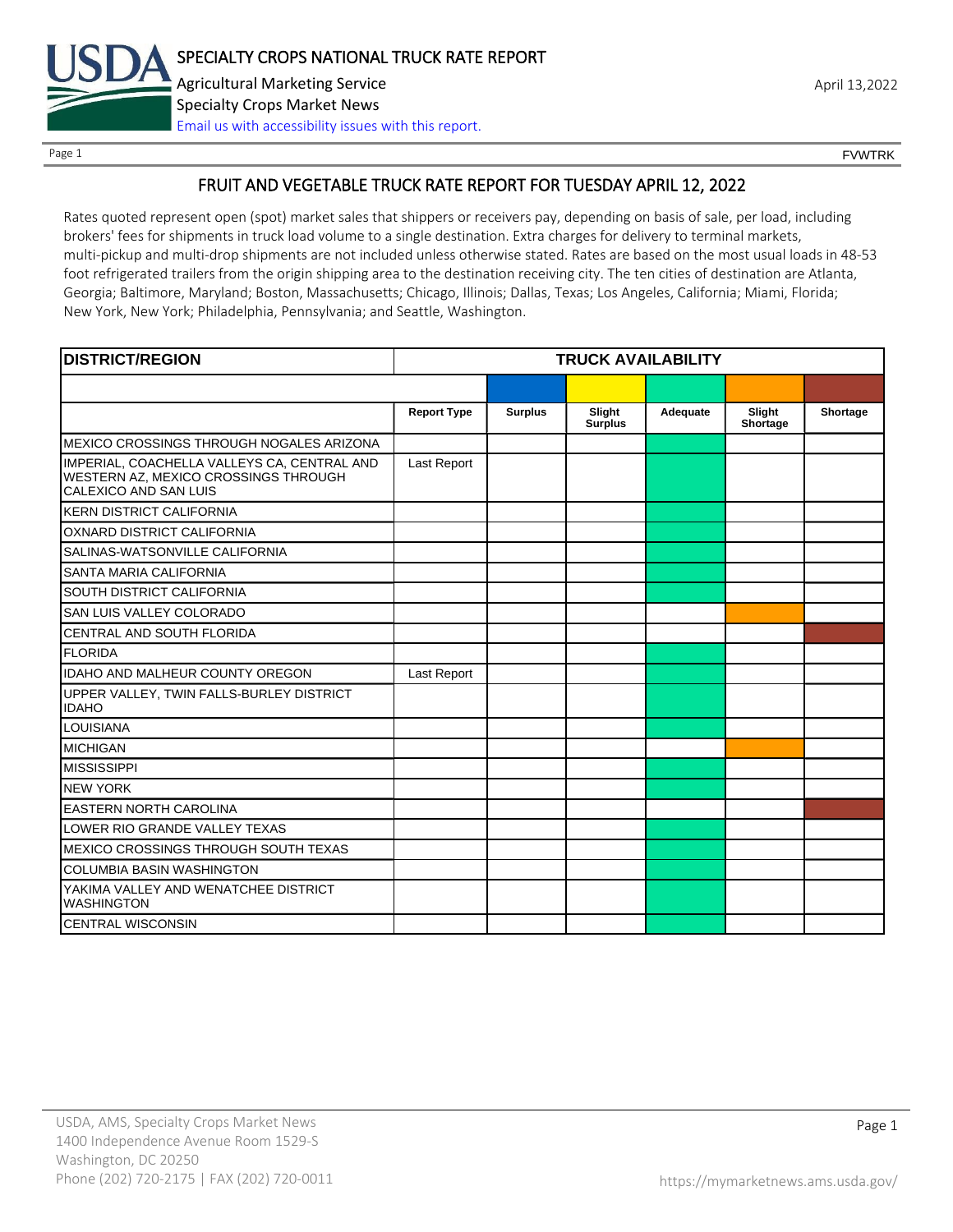

#### PRICES FOR TUESDAY APRIL 12, 2022

In areas where rates are based on package rates, per-load rates were derived by multiplying the package rate by the number of packages in the most usual load in a 48-53 foot trailer.

#### PERCENTAGE OF CHANGE FROM TUESDAY APRIL 5, 2022 SHOWN IN ()

#### MEXICO CROSSINGS THROUGH NOGALES ARIZONA

#### --BEANS, ROUND GREEN TYPE, CORN, SWEET, CUCUMBERS, EGGPLANT, HONEYDEWS, ORANGES, SQUASH, TOMATILLOS, TOMATOES, TOMATOES, CHERRY, TOMATOES, GRAPE TYPE, TOMATOES, PLUM TYPE AND WATERMELONS

|              |          | RANGE     | <b>MOSTLY</b> |                  |
|--------------|----------|-----------|---------------|------------------|
| Atlanta      | Adequate | 5400-6200 |               | $\left( \right)$ |
| Baltimore    | Adequate | 6800-7400 | 7000-7200     | $\left( \right)$ |
| Boston       | Adequate | 7800-8600 | 8200-8600     | $\left( \right)$ |
| Chicago      | Adequate | 5200-6200 | 5400-5800     | $\left( \right)$ |
| Dallas       | Adequate | 3200-4000 | 3400-3800     | $\left( \right)$ |
| Los Angeles  | Adequate | 1600-2200 | 1600-2000     | $\left( \right)$ |
| Miami        | Adequate | 6800-7500 | 7000-7400     | $\left( \right)$ |
| New York     | Adequate | 7600-8000 |               | $\left( \right)$ |
| Philadelphia | Adequate | 7400-7800 |               | $\left( \right)$ |

#### IMPERIAL, COACHELLA VALLEYS CA, CENTRAL AND WESTERN AZ, MEXICO CROSSINGS THROUGH CALEXICO AND SAN LUIS

LAST REPORT

#### --ANISE, BOK CHOY, CAULIFLOWER, CELERY, CHINESE CABBAGE, GREENS, KALE, LEEKS, LETTUCE, GREEN LEAF, LETTUCE, ICEBERG, LETTUCE, RED LEAF, LETTUCE, ROMAINE, PARSLEY AND SPINACH

|             |          | RANGE     | <b>MOSTLY</b> |  |
|-------------|----------|-----------|---------------|--|
| Atlanta     | Adequate | 5200-8700 | 6900-7900     |  |
| Baltimore   | Adequate | 7300-9700 | 8300-8700     |  |
| Chicago     | Adequate | 5200-8400 | 6100-7300     |  |
| Dallas      | Adequate | 4000-7000 | 5600-6600     |  |
| Los Angeles | Adequate | 1500-1800 | 1500-1700     |  |
| New York    | Adequate | 7800-9500 | 8400-9000     |  |
| Seattle     | Adequate | 5700-6500 | 6100-6400     |  |

#### KERN DISTRICT CALIFORNIA

#### --CARROTS

|           |          | RANGE      | <b>MOSTLY</b> |      |
|-----------|----------|------------|---------------|------|
| Atlanta   | Adequate | 5400-8900  | 7100-8100     | (-1) |
| Baltimore | Adequate | 7500-9700  | 8300-8800     | (-2) |
| Boston    | Adequate | 8400-10000 | 9000-9500     | (-3) |
| Chicago   | Adequate | 5400-8600  | 6300-7700     | (0)  |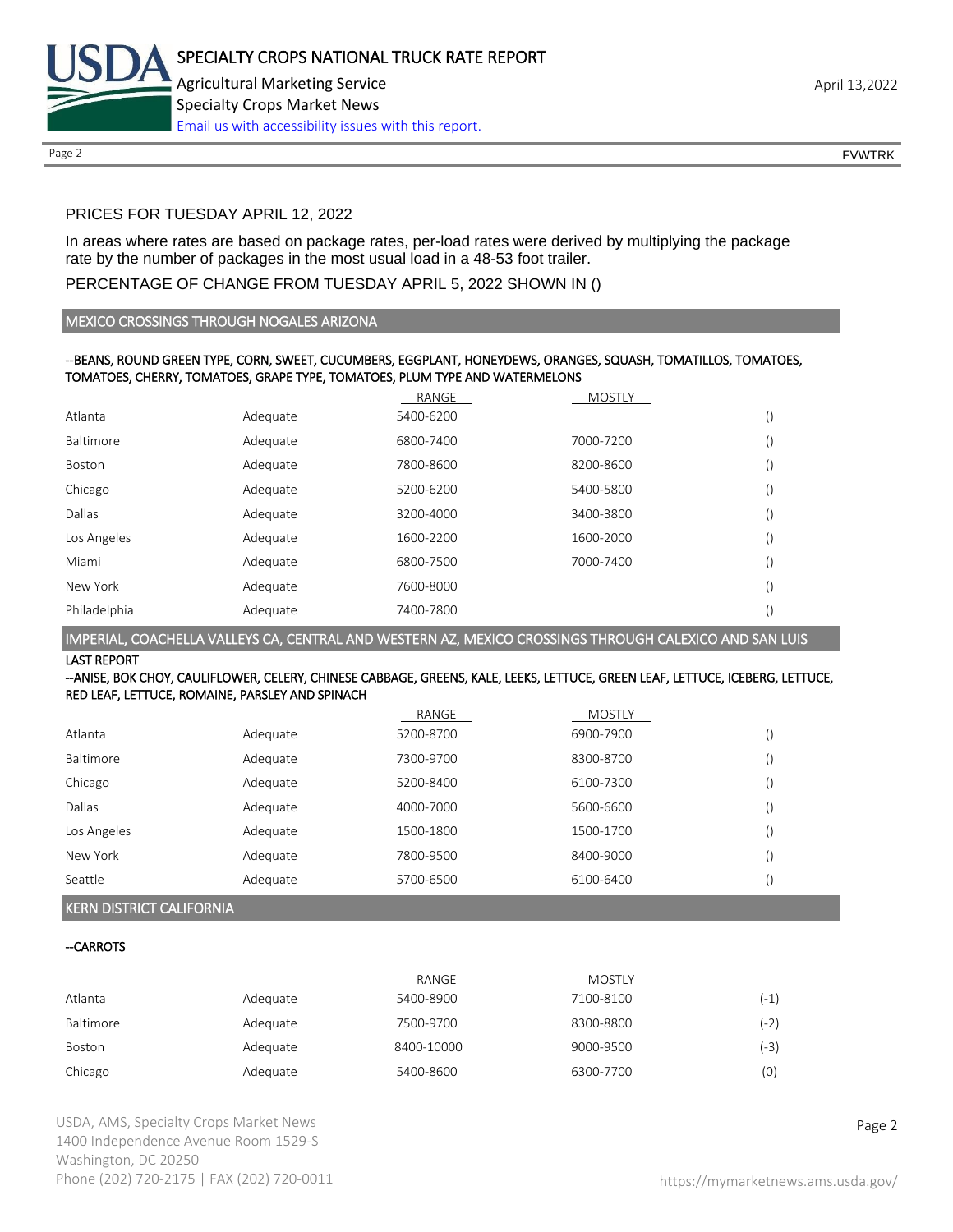

Agricultural Marketing Service **April 13,2022** April 13,2022

Specialty Crops Market News

[Email us with accessibility issues with this report.](mailto:mars@ams.usda.gov?subject=508%20Inquiry/Report)

# OXNARD DISTRICT CALIFORNIA

#### --ARTICHOKES, CABBAGE/ FRESH CUT, CELERY, CILANTRO, GREENS, KALE, LETTUCE, ROMAINE AND PARSLEY

|                                |          | RANGE     | <b>MOSTLY</b> |         |
|--------------------------------|----------|-----------|---------------|---------|
| Atlanta                        | Adequate | 5400-8900 | 7100-8100     | $(-1)$  |
| Baltimore                      | Adequate | 7500-9700 | 8300-8700     | (-2)    |
| Chicago                        | Adequate | 5400-8600 | 6300-7700     | (0)     |
| Dallas                         | Adequate | 4200-7200 | 5800-6800     | (0)     |
| Los Angeles                    | Adequate | 1500-1900 | 1700-1800     | $(+25)$ |
| Philadelphia                   | Adequate | 7700-9700 | 8400-9000     | $(-3)$  |
| SALINAS-WATSONVILLE CALIFORNIA |          |           |               |         |

#### --ANISE, BOK CHOY, BROCCOLI, CABBAGE, CAULIFLOWER, CHINESE CABBAGE, CILANTRO, ENDIVE, ESCAROLE, GREENS, KALE, LETTUCE, BIBB, LETTUCE, GREEN LEAF, LETTUCE, ICEBERG, LETTUCE, RED LEAF, LETTUCE, ROMAINE, PARSLEY AND SPINACH

|          |          | RANGE     | <b>MOSTLY</b> |  |
|----------|----------|-----------|---------------|--|
| Atlanta  | Adequate | 5200-8700 | 6900-7900     |  |
| Boston   | Adequate | 8200-9800 | 8800-9600     |  |
| Chicago  | Adequate | 5200-8400 | 6100-7500     |  |
| Miami    | Adequate | 7600-9800 | 8500-9300     |  |
| New York | Adequate | 7800-9800 | 8400-9000     |  |

#### SANTA MARIA CALIFORNIA

#### --BROCCOLI, CAULIFLOWER, CELERY, GREENS, MUSTARD, LETTUCE, GREEN LEAF, LETTUCE, ICEBERG, LETTUCE, RED LEAF AND LETTUCE, ROMAINE

|              |          | RANGE      | <b>MOSTLY</b> |        |
|--------------|----------|------------|---------------|--------|
| Atlanta      | Adequate | 5400-8900  | 7100-8100     | $\cup$ |
| Baltimore    | Adequate | 7500-9700  | 8300-8700     |        |
| Boston       | Adequate | 8400-10000 | 9000-9500     | $\cup$ |
| Chicago      | Adequate | 5400-8600  | 6300-7700     |        |
| Dallas       | Adequate | 4200-7200  | 5800-6800     | U      |
| Miami        | Adequate | 7800-10000 | 8700-9500     |        |
| New York     | Adequate | 8000-9700  | 8600-9200     |        |
| Philadelphia | Adequate | 7700-9700  | 8400-9000     | $\cup$ |
|              |          |            |               |        |

#### SOUTH DISTRICT CALIFORNIA

#### --AVOCADOS, GRAPEFRUIT, LEMONS AND ORANGES

|           |          | RANGE     | <b>MOSTLY</b> |     |
|-----------|----------|-----------|---------------|-----|
| Atlanta   | Adequate | 7400-8700 | 7400-7900     | (0) |
| Baltimore | Adequate | 8700-9800 | 8700-9400     | (0) |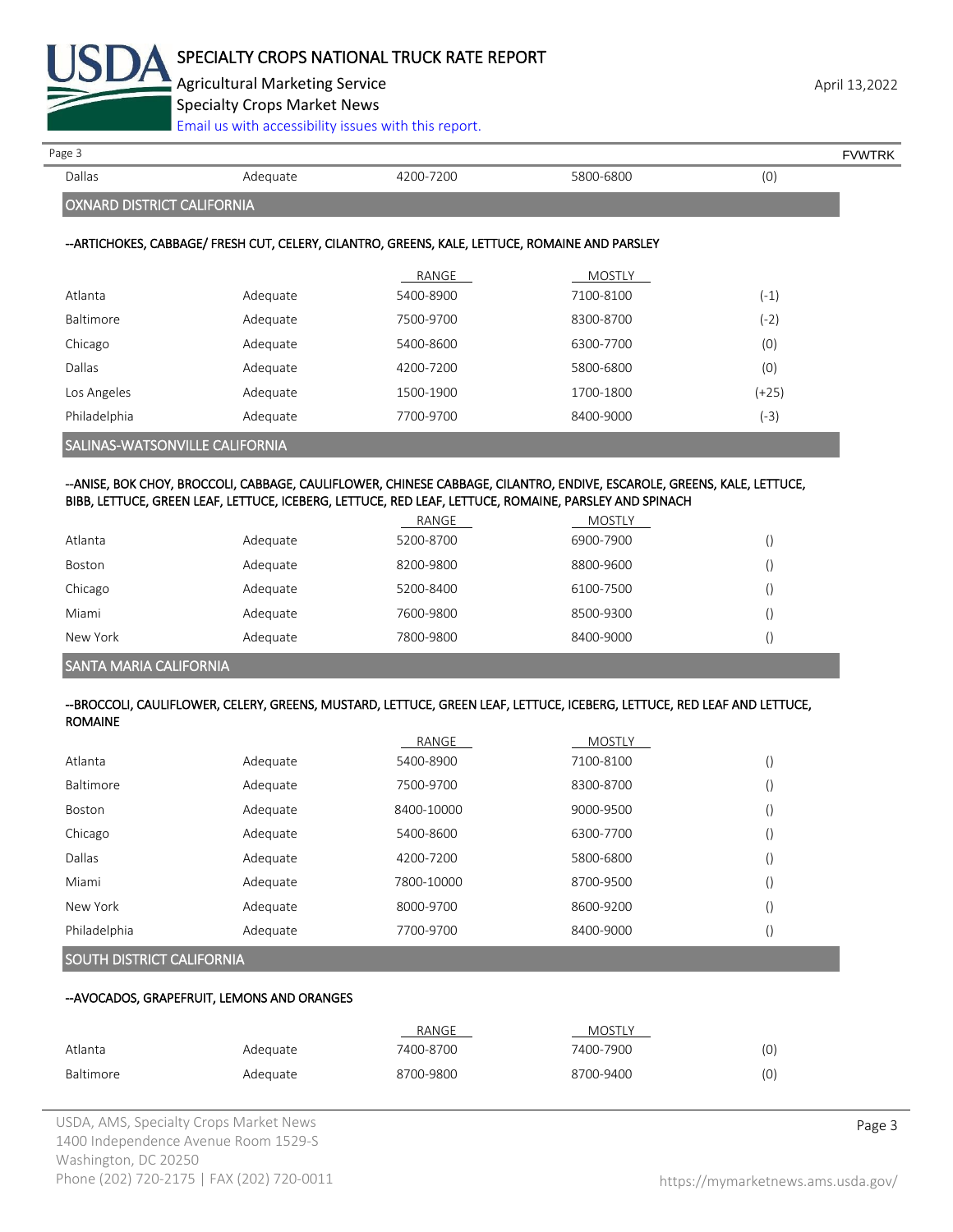

### SPECIALTY CROPS NATIONAL TRUCK RATE REPORT

Agricultural Marketing Service **April 13,2022** Specialty Crops Market News

[Email us with accessibility issues with this report.](mailto:mars@ams.usda.gov?subject=508%20Inquiry/Report)

| Page 4                          |                 |            |               | <b>FVWTRK</b> |  |
|---------------------------------|-----------------|------------|---------------|---------------|--|
| Boston                          | Adequate        | 8600-10200 | 9400-10000    | $(-1)$        |  |
| Chicago                         | Adequate        | 5500-7600  | 6200-7000     | (0)           |  |
| Dallas                          | Adequate        | 6000-7100  | 6000-6700     | (0)           |  |
| Miami                           | Adequate        | 8600-10100 | 9000-9800     | (0)           |  |
| New York                        | Adequate        | 8300-9800  | 8500-9500     | (0)           |  |
| Seattle                         | Adequate        | 5700-6500  | 5800-6300     | (0)           |  |
| <b>SAN LUIS VALLEY COLORADO</b> |                 |            |               |               |  |
| -- POTATOES                     |                 |            |               |               |  |
|                                 |                 | RANGE      | <b>MOSTLY</b> |               |  |
| Atlanta                         | Slight Shortage | 4500-4950  |               | (0)           |  |
| Dallas                          | Slight Shortage | 2250-2475  |               | (0)           |  |
| New York                        | Slight Shortage | 6300-6750  |               | (0)           |  |

#### CENTRAL AND SOUTH FLORIDA

--BEANS, CABBAGE, CANTALOUPES, CORN, SWEET, CUCUMBERS, EGGPLANT, ENDIVE, ESCAROLE, OKRA, PEPPERS, BELL TYPE, PEPPERS, OTHER, RADISHES, SQUASH, YELLOW STRAIGHTNECK, SQUASH, ZUCCHINI, TOMATOES, CHERRY, TOMATOES, GRAPE TYPE, TOMATOES, PLUM TYPE AND WATERMELONS

Philadelphia Slight Shortage 6300-6750 (0)

|              |          | RANGE     | <b>MOSTLY</b> |         |
|--------------|----------|-----------|---------------|---------|
| Atlanta      | Shortage | 1600-1800 |               | $(+10)$ |
| Baltimore    | Shortage | 3100-3300 |               | $(+3)$  |
| Boston       | Shortage | 4300-4500 |               | $(+6)$  |
| Chicago      | Shortage | 2900-3100 |               | $(+2)$  |
| New York     | Shortage | 3800-4000 |               | $(+3)$  |
| Philadelphia | Shortage | 3200-3400 |               | $(+3)$  |

FLORIDA

--POTATOES

|              |          | RANGE     | <b>MOSTLY</b> |     |
|--------------|----------|-----------|---------------|-----|
| Atlanta      | Adequate | 1200-1400 |               | (0) |
| Miami        | Adequate | 800-900   |               | (0) |
| New York     | Adequate | 4000-4200 |               | (0) |
| Philadelphia | Adequate | 3000-3500 |               | (0) |

#### IDAHO AND MALHEUR COUNTY OREGON

LAST REPORT

--ONIONS, DRY

|           |          | RANGE     | <b>MOSTLY</b> |     |
|-----------|----------|-----------|---------------|-----|
| Atlanta   | Adequate | 5950-6800 |               | (0) |
| Baltimore | Adequate | 6800-7863 |               | (0) |

USDA, AMS, Specialty Crops Market News **Page 4** 1400 Independence Avenue Room 1529-S Washington, DC 20250 Phone (202) 720-2175 | FAX (202) 720-0011 <https://mymarketnews.ams.usda.gov/>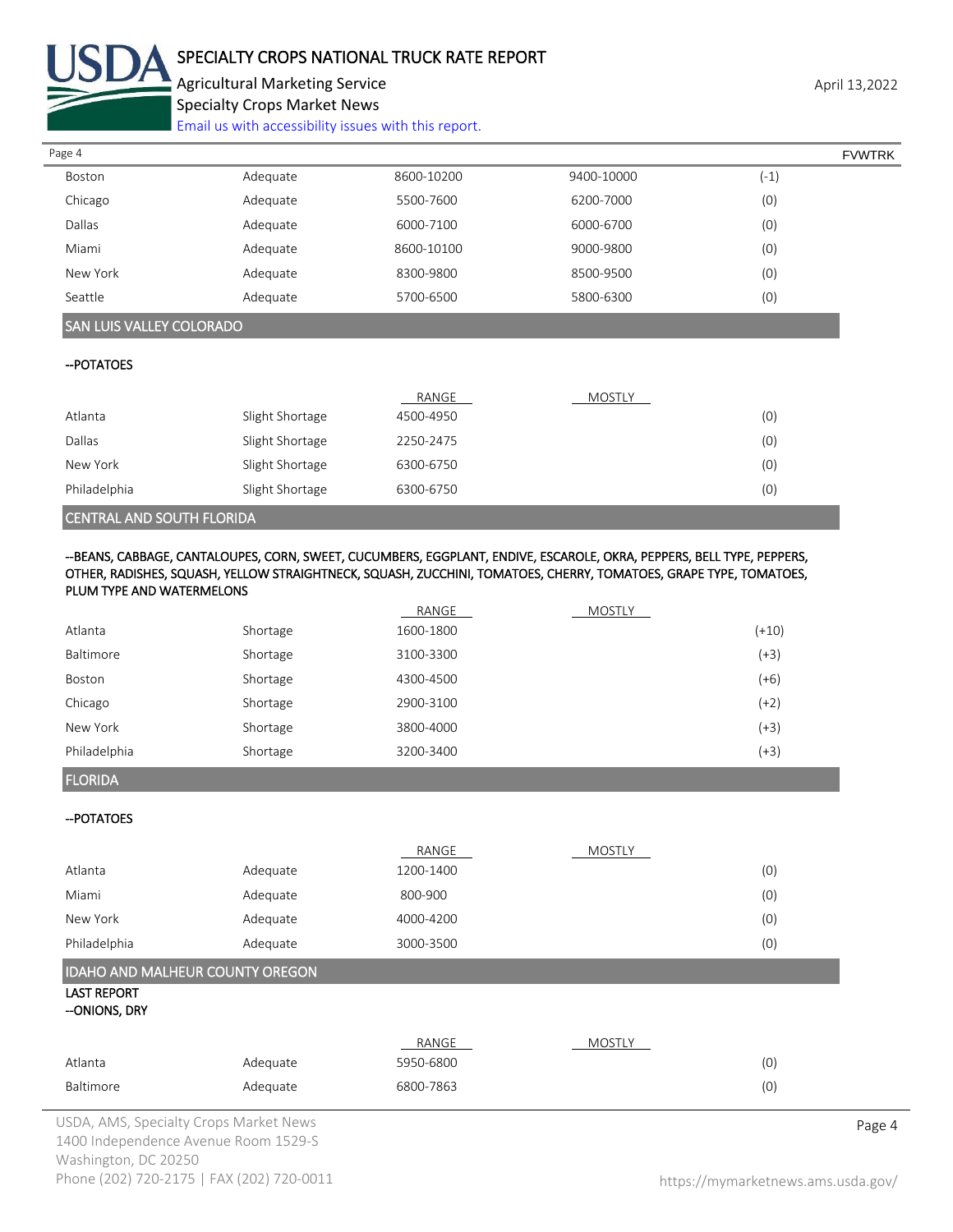

# SPECIALTY CROPS NATIONAL TRUCK RATE REPORT

Agricultural Marketing Service **April 13,2022** Specialty Crops Market News

[Email us with accessibility issues with this report.](mailto:mars@ams.usda.gov?subject=508%20Inquiry/Report)

| Page 5        |          |           |           | <b>FVWTRK</b> |
|---------------|----------|-----------|-----------|---------------|
| Boston        | Adequate | 7650-8713 |           | (0)           |
| Chicago       | Adequate | 5525-5950 |           | (0)           |
| <b>Dallas</b> | Adequate | 5100-5950 |           | (0)           |
| Los Angeles   | Adequate | 2338-2975 |           | (0)           |
| Miami         | Adequate | 8075-8500 |           | (0)           |
| New York      | Adequate | 7225-8500 | 7650-8075 | (0)           |
| Philadelphia  | Adequate | 6800-7863 |           | (0)           |
|               |          |           |           |               |

#### UPPER VALLEY, TWIN FALLS-BURLEY DISTRICT IDAHO

#### --POTATOES

|              |          | RANGE     | <b>MOSTLY</b> |     |
|--------------|----------|-----------|---------------|-----|
| Atlanta      | Adequate | 6000-7250 |               | (0) |
| Baltimore    | Adequate | 7800-8500 |               | (0) |
| Boston       | Adequate | 8500-9500 |               | (0) |
| Chicago      | Adequate | 4000-5500 |               | (0) |
| Dallas       | Adequate | 4000-5500 |               | (0) |
| Los Angeles  | Adequate | 2125-3200 |               | (0) |
| Miami        | Adequate | 8000-9500 |               | (0) |
| New York     | Adequate | 8000-9000 |               | (0) |
| Philadelphia | Adequate | 8000-9000 |               | (0) |

LOUISIANA

#### --SWEET POTATOES

|                    |                 | RANGE     | <b>MOSTLY</b> |     |
|--------------------|-----------------|-----------|---------------|-----|
| Boston             | Adequate        | 6000-6400 |               | (0) |
| New York           | Adequate        | 5600-6200 | 6000-6000     | (0) |
| <b>MICHIGAN</b>    |                 |           |               |     |
| --APPLES           |                 |           |               |     |
|                    |                 | RANGE     | <b>MOSTLY</b> |     |
| Atlanta            | Slight Shortage | 3600-3800 |               | (0) |
| Baltimore          | Slight Shortage | 3100-3300 |               | (0) |
| Chicago            | Slight Shortage | 1000-1200 |               | (0) |
| Dallas             | Slight Shortage | 3200-3400 |               | (0) |
| New York           | Slight Shortage | 3600-3800 |               | (0) |
| Philadelphia       | Slight Shortage | 3200-3400 |               | (0) |
| <b>MISSISSIPPI</b> |                 |           |               |     |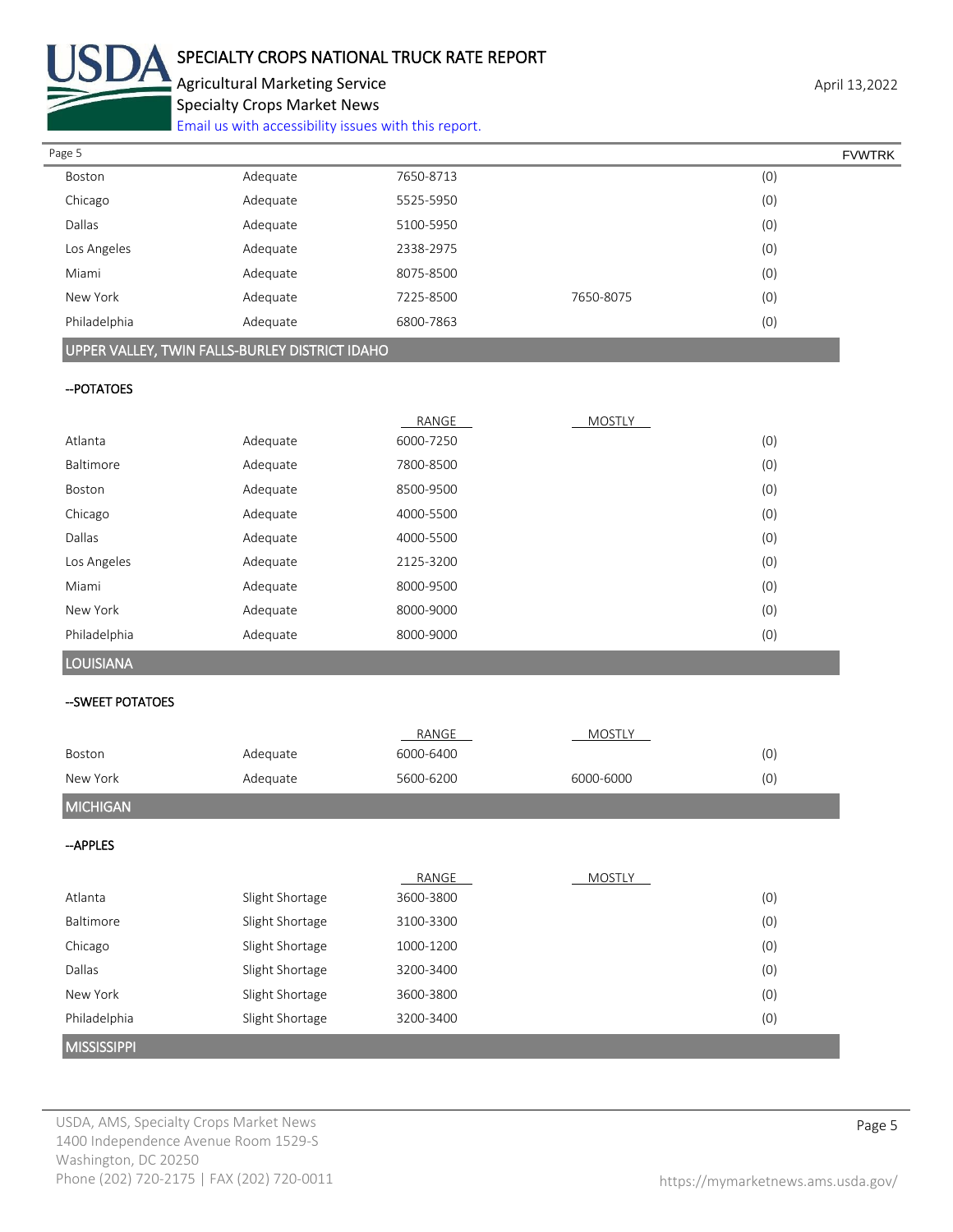

Agricultural Marketing Service **April 13,2022** April 13,2022 Specialty Crops Market News

[Email us with accessibility issues with this report.](mailto:mars@ams.usda.gov?subject=508%20Inquiry/Report)

| Page 6                        |                                             |                                                                     |                                                                                                                       |        | <b>FVWTRK</b> |
|-------------------------------|---------------------------------------------|---------------------------------------------------------------------|-----------------------------------------------------------------------------------------------------------------------|--------|---------------|
| --SWEET POTATOES              |                                             |                                                                     |                                                                                                                       |        |               |
|                               |                                             | RANGE                                                               | <b>MOSTLY</b>                                                                                                         |        |               |
| Atlanta                       | Adequate                                    | 1600-1800                                                           |                                                                                                                       | (0)    |               |
| Chicago                       | Adequate                                    | 2000-2800                                                           | 2400-2800                                                                                                             | (0)    |               |
| <b>NEW YORK</b>               |                                             |                                                                     |                                                                                                                       |        |               |
| -- APPLES                     |                                             |                                                                     |                                                                                                                       |        |               |
|                               |                                             | RANGE                                                               | <b>MOSTLY</b>                                                                                                         |        |               |
| Atlanta                       | Adequate                                    | 5500-6500                                                           |                                                                                                                       | (0)    |               |
| Baltimore                     | Adequate                                    | 3000-4000                                                           |                                                                                                                       | (0)    |               |
| Boston                        | Adequate                                    | 2000-4000                                                           | 3000-3800                                                                                                             | (0)    |               |
| Miami                         | Adequate                                    | 6000-7000                                                           |                                                                                                                       | (0)    |               |
| New York                      | Adequate                                    | 3000-3500                                                           | 3300-3500                                                                                                             | (0)    |               |
| Philadelphia                  | Adequate                                    | 2000-5000                                                           | 3000-3500                                                                                                             | (0)    |               |
| <b>EASTERN NORTH CAROLINA</b> |                                             |                                                                     |                                                                                                                       |        |               |
| --SWEET POTATOES              |                                             |                                                                     |                                                                                                                       |        |               |
|                               |                                             | RANGE                                                               | <b>MOSTLY</b>                                                                                                         |        |               |
| Atlanta                       | Shortage                                    | 2800-2800                                                           |                                                                                                                       | (0)    |               |
| Baltimore                     | Shortage                                    | 2200-2200                                                           |                                                                                                                       | (0)    |               |
| Boston                        | Shortage                                    | 5000-5000                                                           |                                                                                                                       | (0)    |               |
| Chicago                       | Shortage                                    | 5000-5000                                                           |                                                                                                                       | (0)    |               |
| Miami                         | Shortage                                    | 3000-3000                                                           |                                                                                                                       | (0)    |               |
| New York                      | Shortage                                    | 2800-3000                                                           |                                                                                                                       | (0)    |               |
| Philadelphia                  | Shortage                                    | 2500-2800                                                           |                                                                                                                       | (0)    |               |
| LOWER RIO GRANDE VALLEY TEXAS |                                             |                                                                     |                                                                                                                       |        |               |
| --ONIONS, DRY                 |                                             |                                                                     |                                                                                                                       |        |               |
|                               |                                             | RANGE                                                               | <b>MOSTLY</b>                                                                                                         |        |               |
| Boston                        | Adequate                                    | 8000-8000                                                           |                                                                                                                       | (0)    |               |
| Miami                         | Adequate                                    | 5600-5700                                                           |                                                                                                                       | (0)    |               |
| New York                      | Adequate                                    | 7800-7800                                                           |                                                                                                                       | (0)    |               |
| Philadelphia                  | Adequate                                    | 6900-7400                                                           |                                                                                                                       | (0)    |               |
|                               | <b>MEXICO CROSSINGS THROUGH SOUTH TEXAS</b> |                                                                     |                                                                                                                       |        |               |
|                               |                                             |                                                                     | --BROCCOLI, CARROTS, CHAYOTE, CILANTRO, CUCUMBERS, GRAPEFRUIT, LIMES, MANGOES, ORANGES, PAPAYA, PEPPERS, ANAHEIM,     |        |               |
|                               |                                             | TOMATOES, TOMATOES, GRAPE TYPE, TOMATOES, PLUM TYPE AND WATERMELONS | PEPPERS, BELL TYPE, PEPPERS, HABANERO, PEPPERS, JALAPENO, PEPPERS, POBLANO, PEPPERS, SERRANO, PINEAPPLES, TOMATILLOS, |        |               |
|                               |                                             | RANGE                                                               | MOSTLY                                                                                                                |        |               |
| Atlanta                       | Adequate                                    | 4500-5200                                                           | 4500-5000                                                                                                             | $(+2)$ |               |

USDA, AMS, Specialty Crops Market News **Page 6** 1400 Independence Avenue Room 1529-S Washington, DC 20250 Phone (202) 720-2175 | FAX (202) 720-0011 <https://mymarketnews.ams.usda.gov/>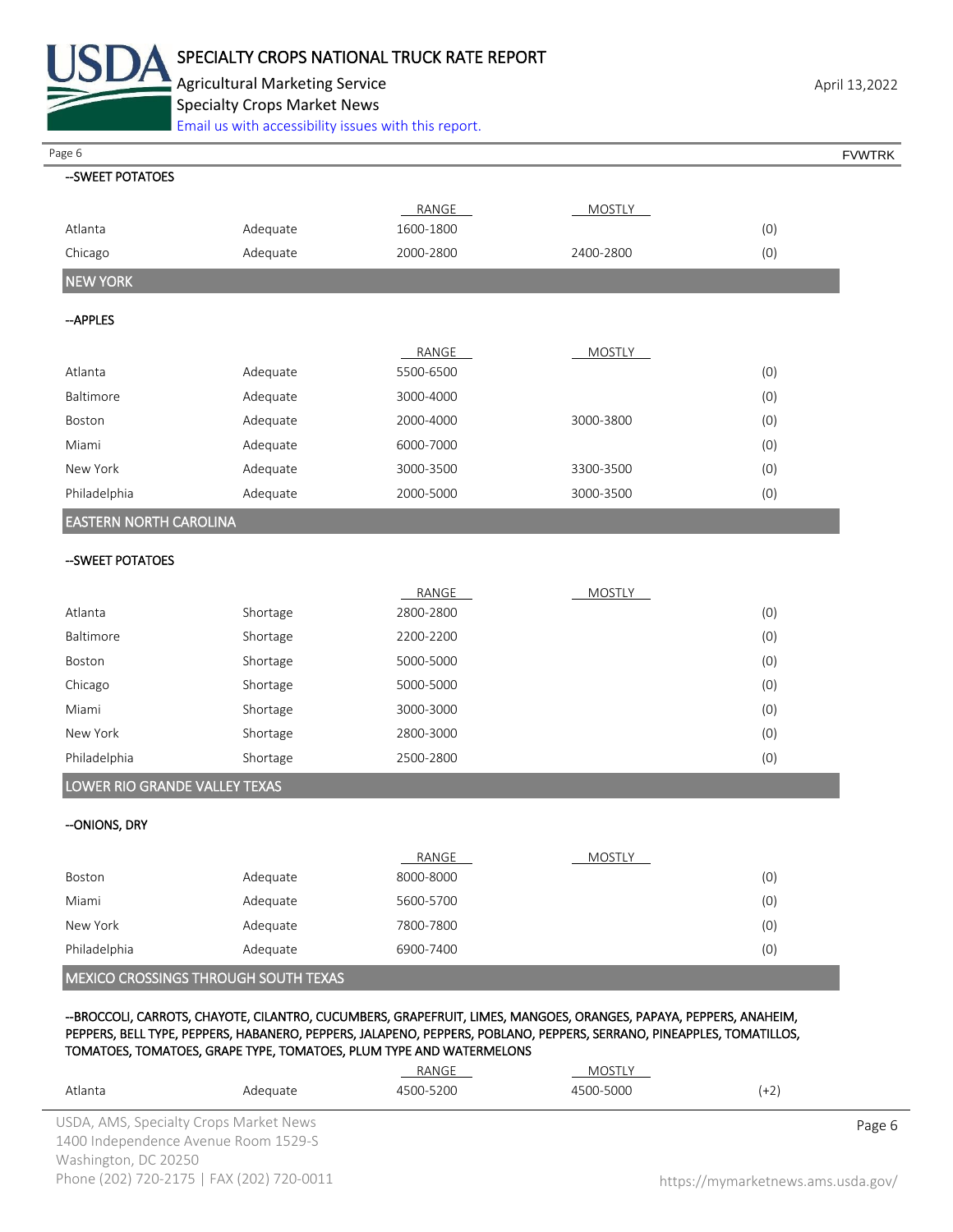

# SPECIALTY CROPS NATIONAL TRUCK RATE REPORT

Agricultural Marketing Service **April 13,2022** Specialty Crops Market News

[Email us with accessibility issues with this report.](mailto:mars@ams.usda.gov?subject=508%20Inquiry/Report)

| Page 7       |          |           |           | <b>FVWTRK</b> |  |
|--------------|----------|-----------|-----------|---------------|--|
| Baltimore    | Adequate | 6400-7200 | 6400-6800 | $(-2)$        |  |
| Boston       | Adequate | 7000-8300 | 7400-7800 | $(-6)$        |  |
| Chicago      | Adequate | 4800-5400 | 5000-5200 | (0)           |  |
| Dallas       | Adequate | 2000-2400 | 2000-2200 | (0)           |  |
| Los Angeles  | Adequate | 3800-4800 | 4000-4600 | $(-4)$        |  |
| Miami        | Adequate | 4800-5800 | 5200-5600 | $(-6)$        |  |
| New York     | Adequate | 7000-8000 | 7200-7800 | $(-3)$        |  |
| Philadelphia | Adequate | 7200-7900 | 7600-7800 | (0)           |  |
| Seattle      | Adequate | 7600-8200 | 7600-8000 | $(-3)$        |  |
|              |          |           |           |               |  |

#### COLUMBIA BASIN WASHINGTON

#### --ONIONS, DRY AND POTATOES

|             |          | RANGE       | <b>MOSTLY</b> |     |
|-------------|----------|-------------|---------------|-----|
| Atlanta     | Adequate | 8300-9000   |               | (0) |
| Dallas      | Adequate | 6500-7500   |               | (0) |
| Los Angeles | Adequate | 3200-3500   |               | (0) |
| Miami       | Adequate | 9800-11500  |               | (0) |
| New York    | Adequate | 10800-11500 |               | (0) |

YAKIMA VALLEY AND WENATCHEE DISTRICT WASHINGTON

#### --APPLES AND PEARS

| (0)<br>(0) |
|------------|
|            |
|            |
| $(+1)$     |
| (0)        |
| $(+1)$     |
| (0)        |
| (0)        |
| $(+1)$     |
| (0)        |
| (0)        |
|            |

### CENTRAL WISCONSIN

#### --ONIONS, DRY AND POTATOES

|           |          | RANGE     | MOSTLY    |     |
|-----------|----------|-----------|-----------|-----|
| Atlanta   | Adequate | 4675-5525 | 5000-5525 | (0) |
| Baltimore | Adequate | 4250-5200 |           | (0) |
| Boston    | Adequate | 5100-6000 |           | (0) |

USDA, AMS, Specialty Crops Market News **Page 7** 1400 Independence Avenue Room 1529-S Washington, DC 20250 Phone (202) 720-2175 | FAX (202) 720-0011 <https://mymarketnews.ams.usda.gov/>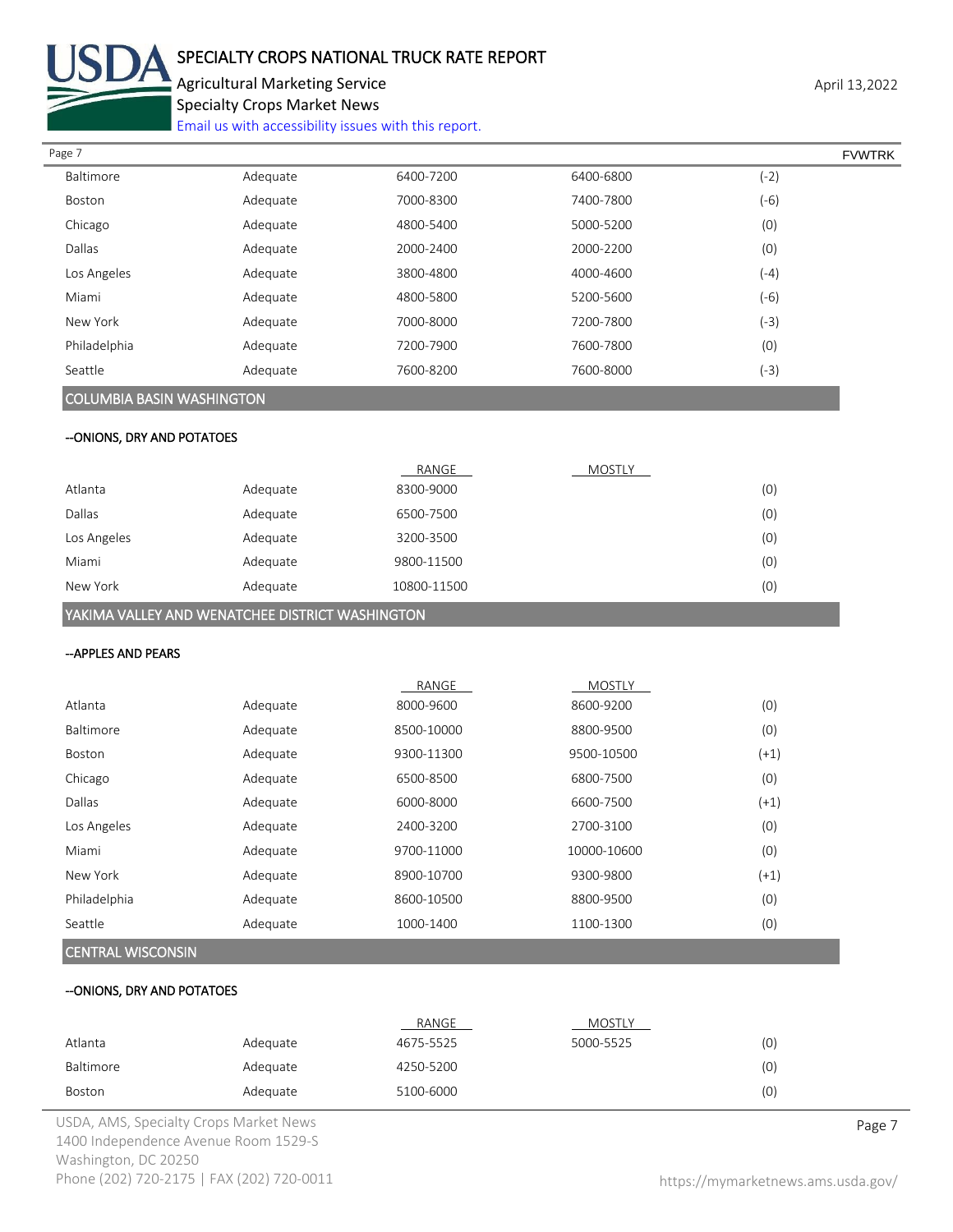

Agricultural Marketing Service **April 13,2022** April 13,2022 Specialty Crops Market News [Email us with accessibility issues with this report.](mailto:mars@ams.usda.gov?subject=508%20Inquiry/Report)

| Page 8       |          |           |           |     | <b>FVWTRK</b> |
|--------------|----------|-----------|-----------|-----|---------------|
| Chicago      | Adequate | 1200-1913 | 1488-1913 | (0) |               |
| Miami        | Adequate | 6000-6800 |           | (0) |               |
| New York     | Adequate | 5100-5950 | 5100-5500 | (0) |               |
| Philadelphia | Adequate | 4250-5200 | 5100-5200 | (0) |               |